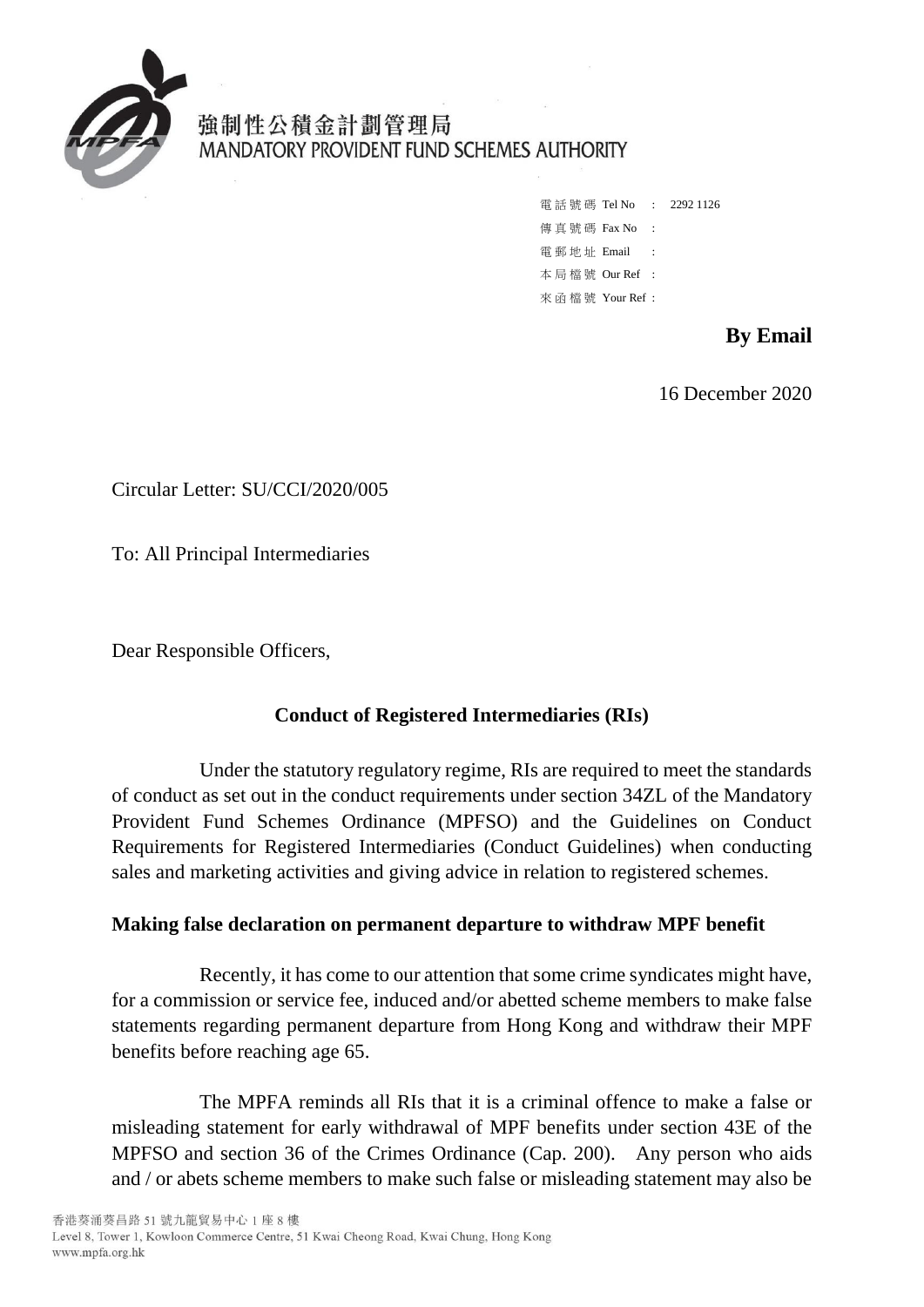subject to criminal prosecution. In the case that a RI commits such crime, the RI may also be in breach of section 34ZL of the MPFSO as well as the relevant Conduct Guidelines, and may be subject to disciplinary sanction. Principal intermediaries (PIs) are reminded to convey the above messages to your subsidiary intermediaries (SIs) and ensure that your SIs do not participate in any unlawful activity.

Furthermore, pursuant to paragraph III.60(k) of the Conduct Guidelines, a PI should provide sufficient training to its SIs to ensure that they keep abreast of development in the MPF System and upgrade their professional knowledge on a continuing basis. PIs are recommended to provide reinforcement training to their SIs about the permitted grounds under the MPFSO for withdrawal of MPF benefits and the documents / evidence required in order to be eligible to claim the MPF benefits to ensure that SIs provide correct information and appropriate advice to scheme members.

### **Unauthorized disclosure of scheme members' personal information and / or contact details to third party**

RIs may collect scheme members' personal information and / or contact details in the course of conducting business activities. According to paragraph III.9 of the Conduct Guidelines, RI should treat all information supplied by a client as confidential, must not disclose or use such information except as permitted at law, and avoid any misuse of the personal information obtained in the course of its business activities. Unauthorized disclosure of scheme members' personal information and / or contact details to a third party may be in breach of section 41 of the MPFSO, the Conduct Guidelines and the Personal Data (Privacy) Ordinance (Cap. 486).

RIs are reminded that the above-mentioned misconduct may give rise to disciplinary and / or criminal liability under the MPFSO or other laws such as the Crimes Ordinance. If the MPFA becomes aware of any criminal offence that might be committed by a RI, the MPFA may report the matter to the relevant enforcement agency such as the Police and / or the Office of the Privacy Commissioner.

Thank you for your attention.

Yours sincerely,

Juranne

Susanna Lee Senior Manager ORSO Schemes Department Product Regulation Division